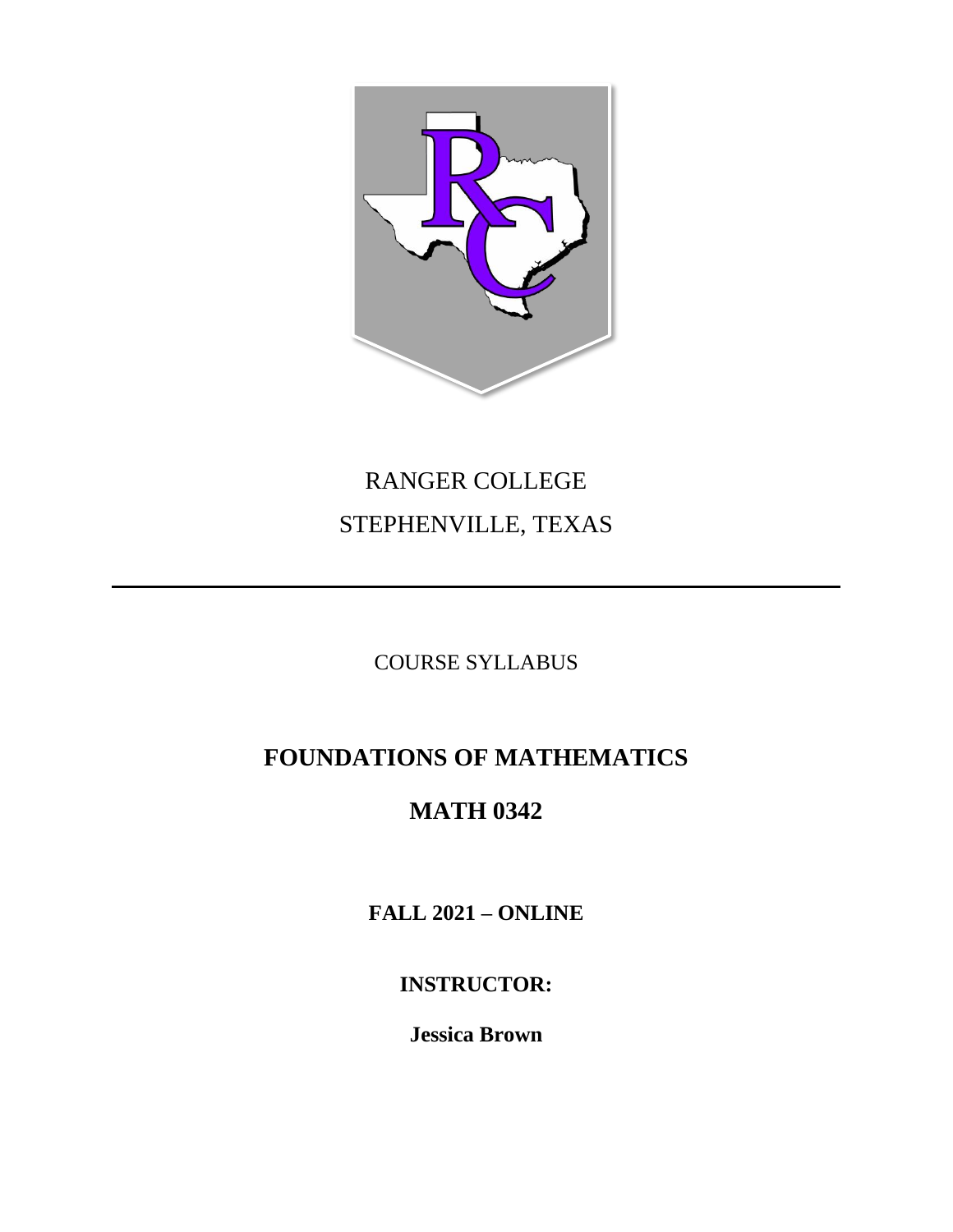| <b>INSTRUCTOR:</b> Jessica Brown |                                                                |
|----------------------------------|----------------------------------------------------------------|
| EMAIL:                           | jbrown@rangercollege.edu                                       |
| <b>OFFICE:</b>                   | Erath County – faculty offices                                 |
| PHONE:                           | 254-918-7232                                                   |
| HOURS:                           | Zoom or in person office hours available on MW BY APPOINTMENT. |

#### **I. Texas Core Curriculum Statement of Purpose**

Through the Texas Core Curriculum, students will gain a foundation of knowledge of human cultures and the physical and natural world, develop principles of personal and social responsibility for living in a diverse world, and advance intellectual and practical skills that are essential for all learning.

#### **II. Course Description**

0342 – Foundations of Math I (3-0) 32.0104.51 19 This course is an academic resource for students enrolled in the STAT path or quantitative literacy path. Its purpose is to help the student prepare to meet the requirements of the Texas Success Initiative, and to help the student gain the skills necessary to be successful in mathematics classes at the college level. Students are placed in it based on holistic placement procedures of both quantitative and qualitative data, including, but not limited to: TSI scores, high school GPA, prior coursework, motivation, and TSI diagnostic profiles. Students in this course are advised to enroll concurrently in MATH 1332 or 1342. This course is non-transferable college credit and may not be counted or used as hours towards graduation. Course content includes: reviewing of factoring and special structures; functions and equations as followings; rational, radical, root, and quadratics; systems of linear equations and inequalities in two and three variables; and non-linear inequalities. Credit 3 semester hours

### **III. Required Background or Prerequisite**

The student has scored less than a 340 (for TSI 2.0: less than 950 and diagnostic level less than 6) on the TSI or has not taken the TSI.

### **IV. Required Textbook and Course Materials**

- Developmental Math Emporium Lumen OHM
- Handheld scientific calculator (TI-30XS, TI-30, or TI-84 are recommended).
- Notes printed from Blackboard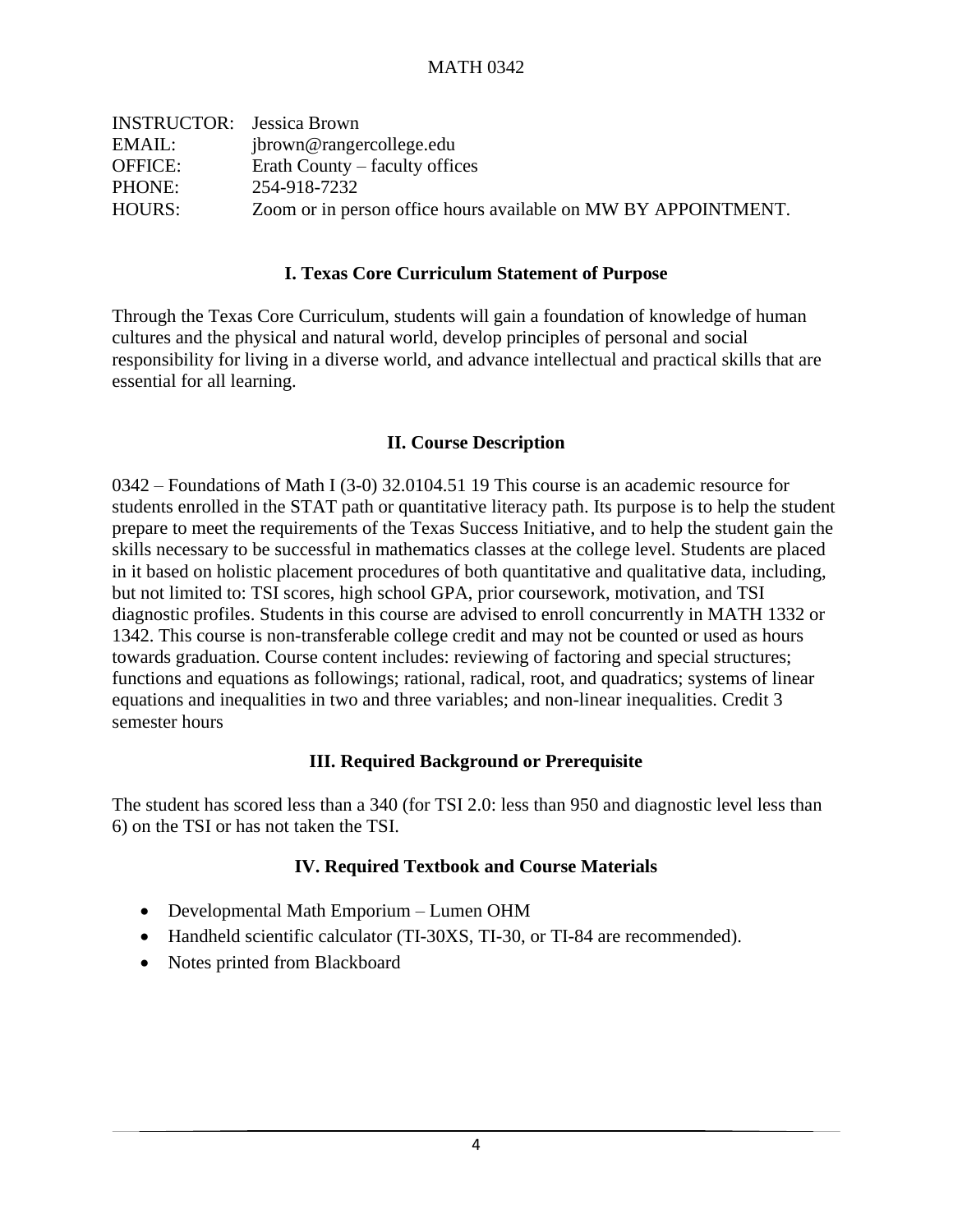# **V. Course Purpose**

Courses in Mathematics focus on quantitative literacy in logic, patterns, and relationships. Courses involve the understanding of key mathematical concepts and the application of appropriate quantitative tools to everyday experience.

At the completion of this course, the student should be prepared to succeed in Statistics, Contemporary Mathematics, or Intermediate Algebra.

# **VI. Learning Outcomes**

Upon successful completion of this course, students will:

- **1.** Use appropriate symbolic notation and vocabulary to communicate, interpret, and explain mathematical concepts.
- **2.** Define, represent, and perform operations on real numbers, applying numeric reasoning to investigate and describe quantitative relationships and solve real world problems in a variety of contexts.
- **3.** Use algebraic reasoning to solve problems that require ratios, rates, percentages, and proportions in a variety of contexts using multiple representations.
- **4.** Apply algebraic reasoning to manipulate expressions and equations to solve real world problems.
- **5.** Use graphs, tables, and technology to analyze, interpret, and compare data sets.
- **6.** Construct and use mathematical models in verbal, algebraic, graphical, and tabular form to solve problems from a variety of contexts and to make predictions and decisions.

# **VII. Core Objectives**

This course meets the following of the six Core Objectives established by Texas:

- ☒ **Critical Thinking Skills (CT) –** Creative thinking, innovation, inquiry, and analysis; evaluation and synthesis of information
- $\boxtimes$  **Communication Skills (COM)** effective development, interpretation and expression of ideas through written, oral, and visual communication
- $\boxtimes$  **Empirical and Quantitative Skills (EQS)** The manipulation and analysis of numerical data or observable facts resulting in informed conclusions
- $\Box$  **Teamwork (TW)** The ability to consider different points of view and to work effectively with others to support a shared purpose or goal
- ☐ **Social Responsibility (SR) –** Intercultural competence, knowledge of civic responsibility, and the ability to engage effectively in regional, national, and global communities
- ☐ **Personal Responsibility (PR) –** The ability to connect choices, actions, and consequences to ethical decision-making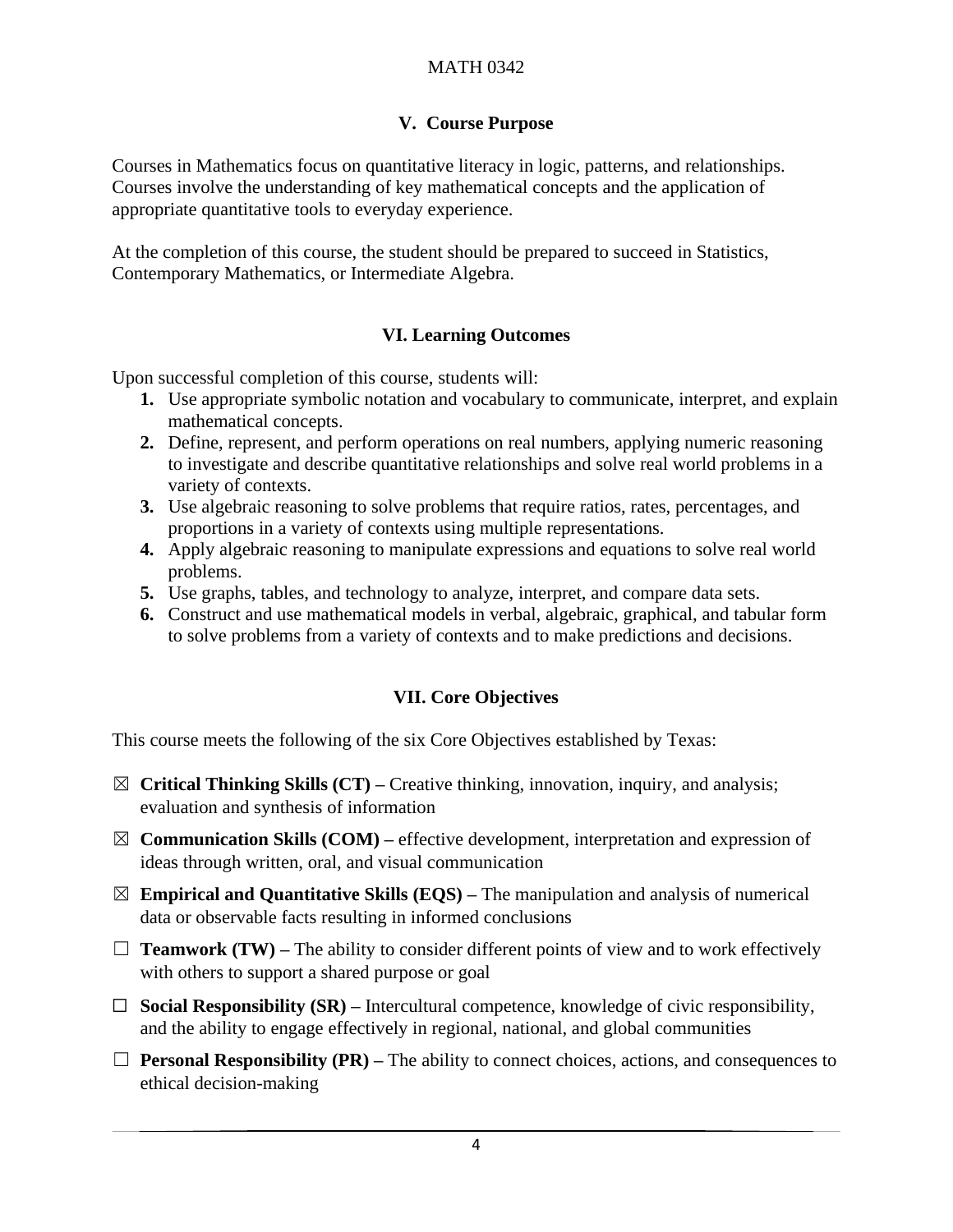# MATH 0342

# **VIII. Methods of Instruction**

The instructional delivery of this class is online. Students may be expected to watch instructional videos outside class, work in groups via Zoom, or attend Zoom tutoring sessions Students are expected to complete assignments online through Blackboard and Lumen.

### **IX. Methods of Assessment**

In order to be successful in Foundations of Math, a student must achieve a 70% OR successfully pass the TSI Math assessment. Failure to obtain either academic stipulation will result in repeating the course**.**

- Homework (and other formative assessments CT, COM, EOS, PR): 30%
	- o This average will come from an overall mean score from the online homework system.
		- A formative assessment can include class discussions, group work, and other assignments.
- Unit Tests or Quizzes (and other summative assessments CT, COM, EQS, PR): 45%
	- o A minimum of 3 summative assessments will be administered online or through a project.
		- A summative assessment can include projects, discussion boards, video submissions, etc.
- 1 Proctored Exam (CT, COM, EQS, PR): 25%
	- o The final exam will be a proctored exam administered at the end of the semester. This will be a cumulative exam of material covered up until the time of the exam.

Grading scale:  $A = 90-100\%$   $B = 80-89$   $C = 70-79$   $D = 60-69$   $F = Below 60$ 

### **X. Course/Classroom Policies**

**Class participation** is strongly encouraged for optimal learning. In an online environment, this consists of watching videos, filling out notes, and communicating with the instructor about tutoring or questions.

**Absences –** A student WILL be dropped from the course after the 3 weeks of not logging in to complete assignments. A mandatory check in should be completed weekly to help the instructor keep track of attendance. Also, submitted weekly assignments is required as proof of attendance. **Test Corrections –** No test corrections will be given unless otherwise stated by instructor.

Students are given a second attempt at every quiz except the final. The higher attempt will be recorded.

**Homework –** Homework due dates will not be extended unless the course calendar changes. Anything completed after the initial due date has a 10% late penalty deducted. All homework assignments will close the Monday before finals and not be reopened.

**Tests/Quizzes –** Tests are administered online. Please exercise academic integrity when testing. Anything completed after the initial due date has a 10% late penalty deducted. All homework assignments will close the Monday before finals and not be reopened.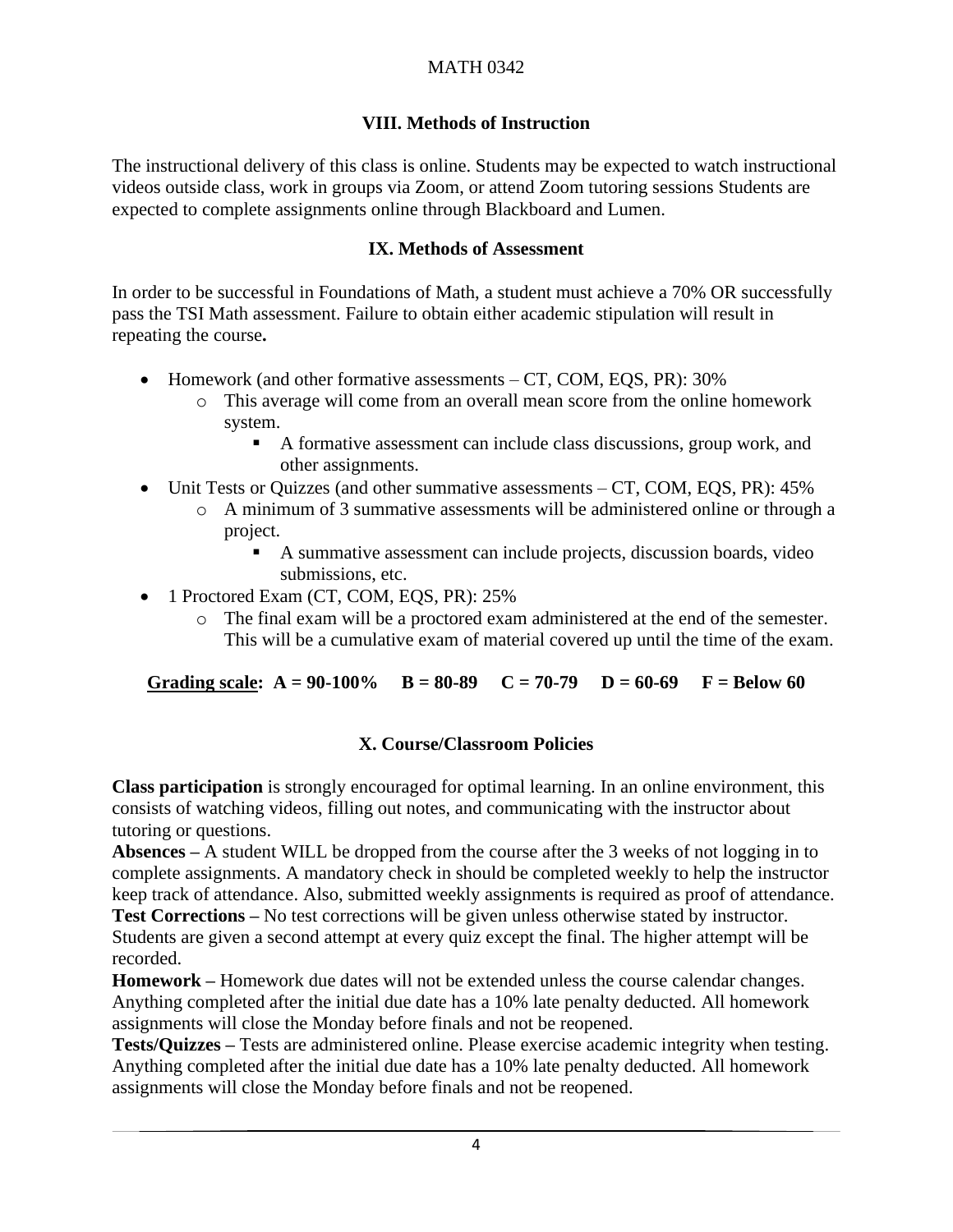# MATH 0342

**Academic Dishonesty** - A student found to be cheating or copying on an exam or quiz will be given a grade of "0". Repeated acts of cheating may result in being dropped from class with a grade of "F".

**Cell phones** – Students are discouraged from using cell phones while completing assignments. **Calculators –** please purchase a handheld scientific calculator to use for class. A TI-84+ is recommended for use in this class if you plan on taking additional math courses. If this is your only math course, I recommend a TI-30XS or other handheld non-graphing calculator. If you cannot purchase your own calculator, you may borrow one from the school. YOU WILL NOT BE PERMITTED TO USE YOUR PHONE ON THE FINAL EXAM.

**Available Support Services** - the Learning Resource Center has books, videos, and computer software that may be used as a supplement for this class. Tutors are also available (see counselor).

# **XI. Course Outline/Schedule**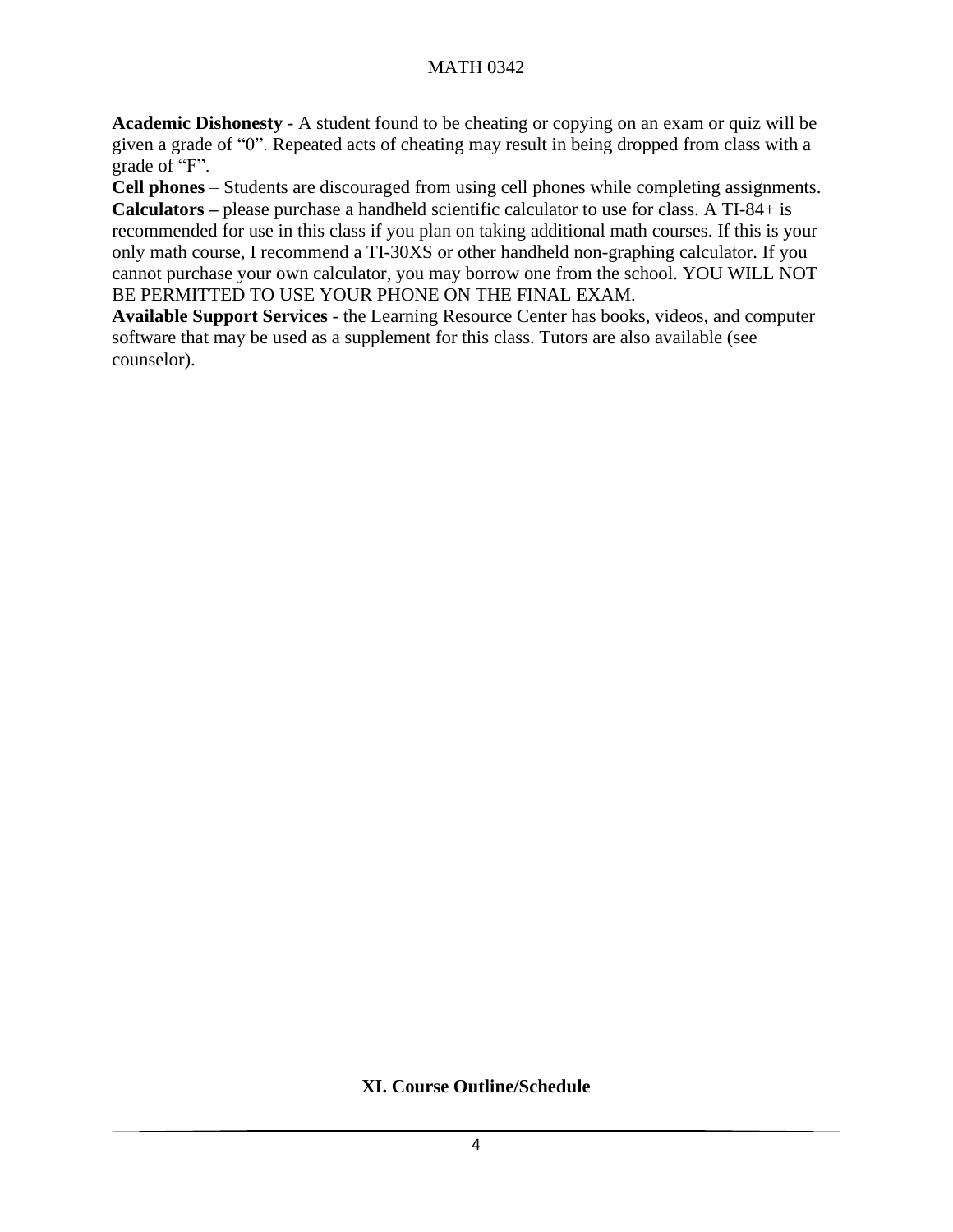| Week            | Monday/Tuesday                                                    | Wednesday/Thursday                                                                       |
|-----------------|-------------------------------------------------------------------|------------------------------------------------------------------------------------------|
| Week 1: AUG 23  | Welcome Video<br>QR Code (due 8/30)                               | Multiplying and Dividing Fractions (due<br>9/6                                           |
| Week 2: AUG 30  | Adding and Subtracting Fractions - 3<br>assignments (due 9/6)     | Quiz (due 9/6)                                                                           |
| Week 3: SEPT 6  | Probability Basics (due 9/13)                                     | Probability with "or" (due 9/13)<br>Quiz (due 9/13)                                      |
| Week 4: SEPT 13 | Mean, Median and Mode (due 9/20)                                  | Quiz (due 9/20)                                                                          |
| Week 5: SEPT 20 | Adding Integers (due 9/27) and<br>Subtracting integers (due 9/27) | Multiplying and Dividing integers (due<br>9/27                                           |
| Week 6: SEPT 27 | Order of Operations (due 10/4)                                    | Quiz (due 10/4)                                                                          |
| Week 7: OCT 4   | Evaluating expressions (due 10/11)                                | Evaluating expressions word problems (due<br>$10/11$ ).<br><mark>Quiz</mark> (due 10/11) |
| Week 8: OCT 11  | Simplifying algebraic expressions (due<br>10/18                   | Adding polynomials (due 10/18)<br>Distributive method (due 10/18)                        |
| Week 9: OCT 18  | Multiplying polynomials (due 10/25)                               | <mark>Quiz</mark> (due 10/25)                                                            |
| Week 10: OCT 25 | Factor Methods (due 11/1)                                         | Factoring special cases (due 11/1)<br>Quiz (due 11/1)                                    |
| Week 11: NOV 1  | Solving linear equations (due 11/8)                               | Coordinate Plane (due 11/8)                                                              |
| Week 12: NOV 8  | Finding Slope (due 11/15)                                         | Writing linear equations (due 11/15)                                                     |
| Week 13: NOV 15 | <mark>Quiz</mark> (due 11/20)                                     | Algebraic Systems (due 12/3)                                                             |
| Week 14: NOV 22 | THANKSGIVING                                                      | <b>BREAK</b>                                                                             |
| Week 15: NOV 29 | Problem Solving Systems (due 12/3)                                | Review and Catch Up (due 12/9)                                                           |
| Week 16: DEC 6  | Monday: Review and Catch Up<br>Tuesday - Thursday: Final Exams    | Final Exams close 12/9 at 5 pm                                                           |